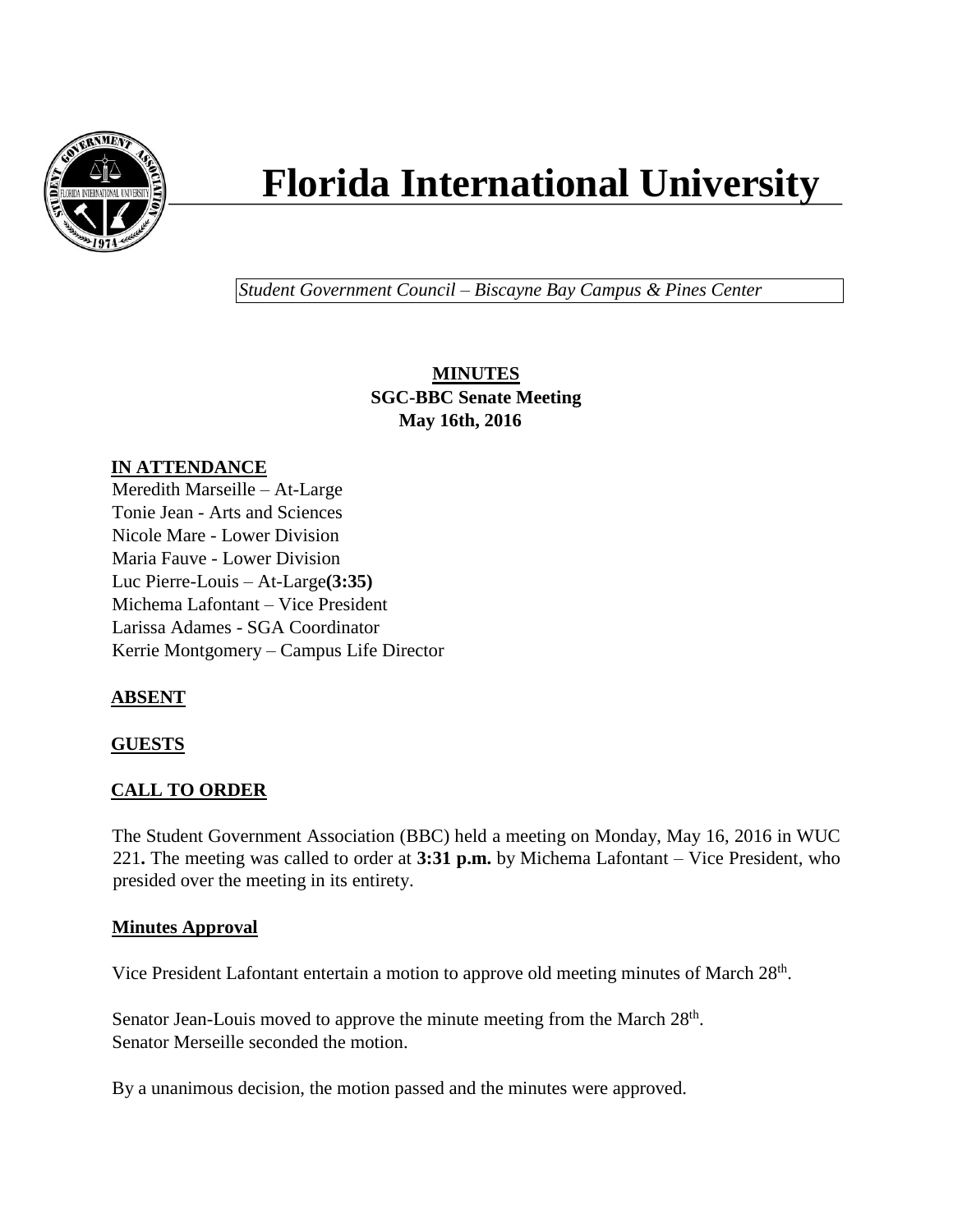### **VICE-PRESIDENT'S REPORT**

- Vice President Lafontant said that she will be going to D.C.F to see the FIU center.
- Vice President Lafontant said that she will be going to NACA July 13-17 with President Mejia and three other e-board members.
- Vice President Lafontant said that Senators Mare and Fauve will have to attend ASGA if they would like.
- Vice President Lafontant said that we will be going paperless, so log into Roarsync and join SGA BBC.

# **ADVISOR REPORT**

- Ms.Adames said that everyone should join the Roarsync SGA BBC portal.
- Ms.Adames said that the member info sheet are on Roarsync.
- Ms.Adames said that the Senate Report can also be filled out online.
- Ms.Adames said that the google docs can be used to sign-up to table at Orientation.
- Ms.Adames said that for Freshman Convocation will be mandatory and SGA Members will serve as ambassadors.

#### **NEW BUSINESS**

#### **A. Chair Nominations**

Vice President Lafontant entertained any nominations for anyone or themselves for the Chair positions.

Senator Jean Louis nominated herself for Speaker of the Senate Senator Marseille seconded the nomination.

Senator Jean presented herself for Speaker of the Senate.

Vice President Lafontant entertained a motion to appoint Senator Jean to Speaker of the Senate,

Senator Pierre-Louis moved to appoint Senator Jean to Speaker of the Senate. Senator Pierre Marseille seconded the motion.

Roll Call Vote:

Senator Jean – Yay Senator Fauve – Yay Senator Mare – Yay Senator Marseille – Yay Senator Pierre-Louis – Yay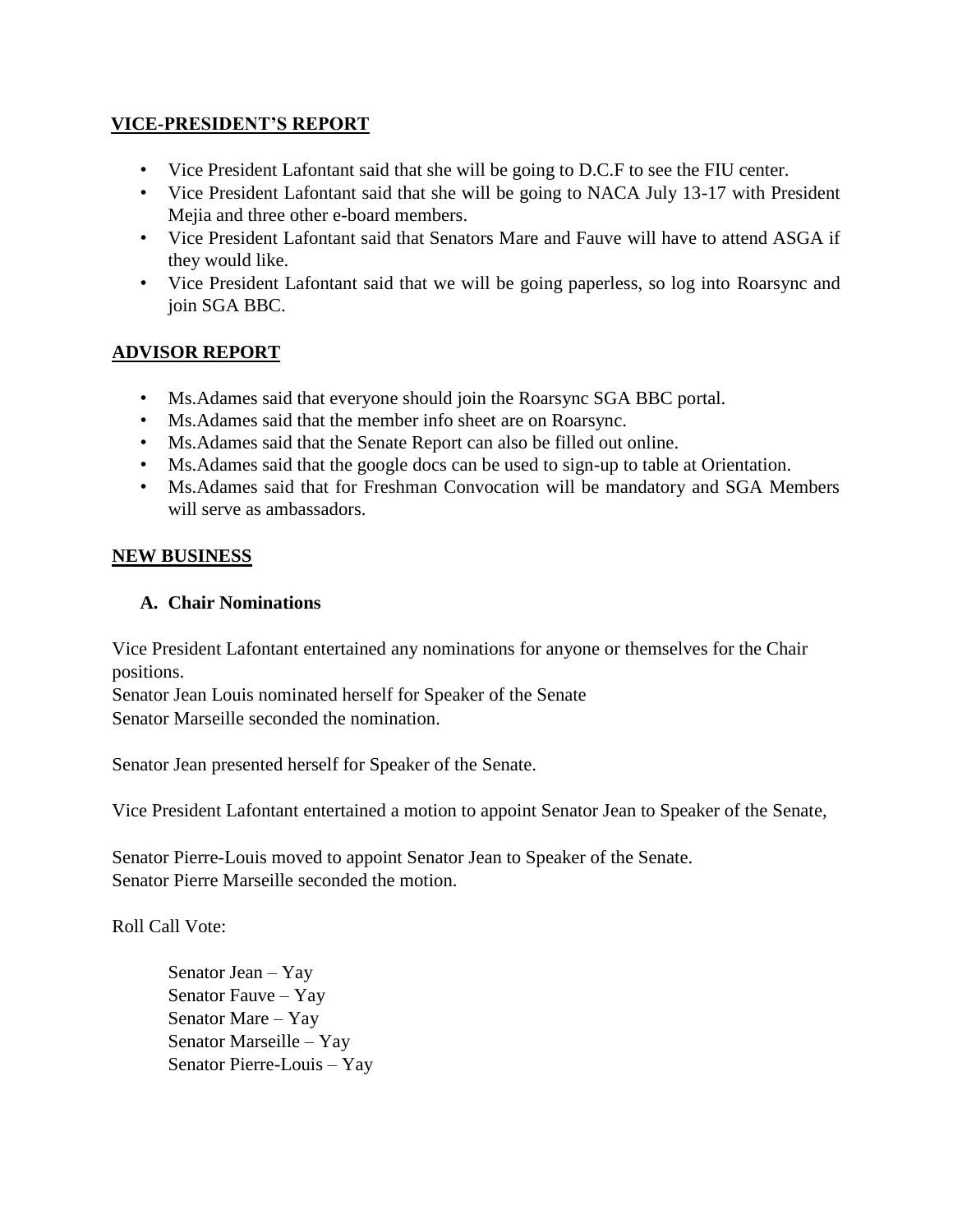By a vote of 5/0/0, Senator Jean was appointed as Speaker of the Senate.

Senator Mare nominated herself for Internal Affairs Committee Chair. Speaker Jean seconded the motion.

Senator Mare presented herself for Internal Affairs Committee.

Speaker Jean moved to appoint Senator Mare to Internal Affairs Committee Chair. Senator Pierre-Louis seconded the motion.

Roll Call Vote:

Speaker Jean – Yay Senator Fauve – Yay Senator Mare – Yay Senator Marseille – Yay Senator Pierre-Louis – Yay

By a vote of 5/0/0, Senator Mare was appointed as Internal Affairs Committee Chair.

Senator Marseille nominated herself for the Finance Committee Chair. Senator Pierre-Louis seconded the motion.

Senator Marseille presented herself for Finance Committee Chair.

Vice President Lafontant entertained a motion to appoint Senator Marseille.

Speaker Pierre-Louis moved to appoint Senator Marseille to Finance Committee Chair. Senator Pierre-Louis seconded the motion.

Roll Call Vote:

Speaker Jean – Nay Senator Fauve – Yay Senator Mare – Yay Senator Marseille – Yay Senator Pierre-Louis – Yay

By a vote of 4/0/1, Senator Marseille was appointed as Finance Committee Chair.

Senator Marseille moved to table the Chair appointment. Senator Pierre-Louis seconded the motion.